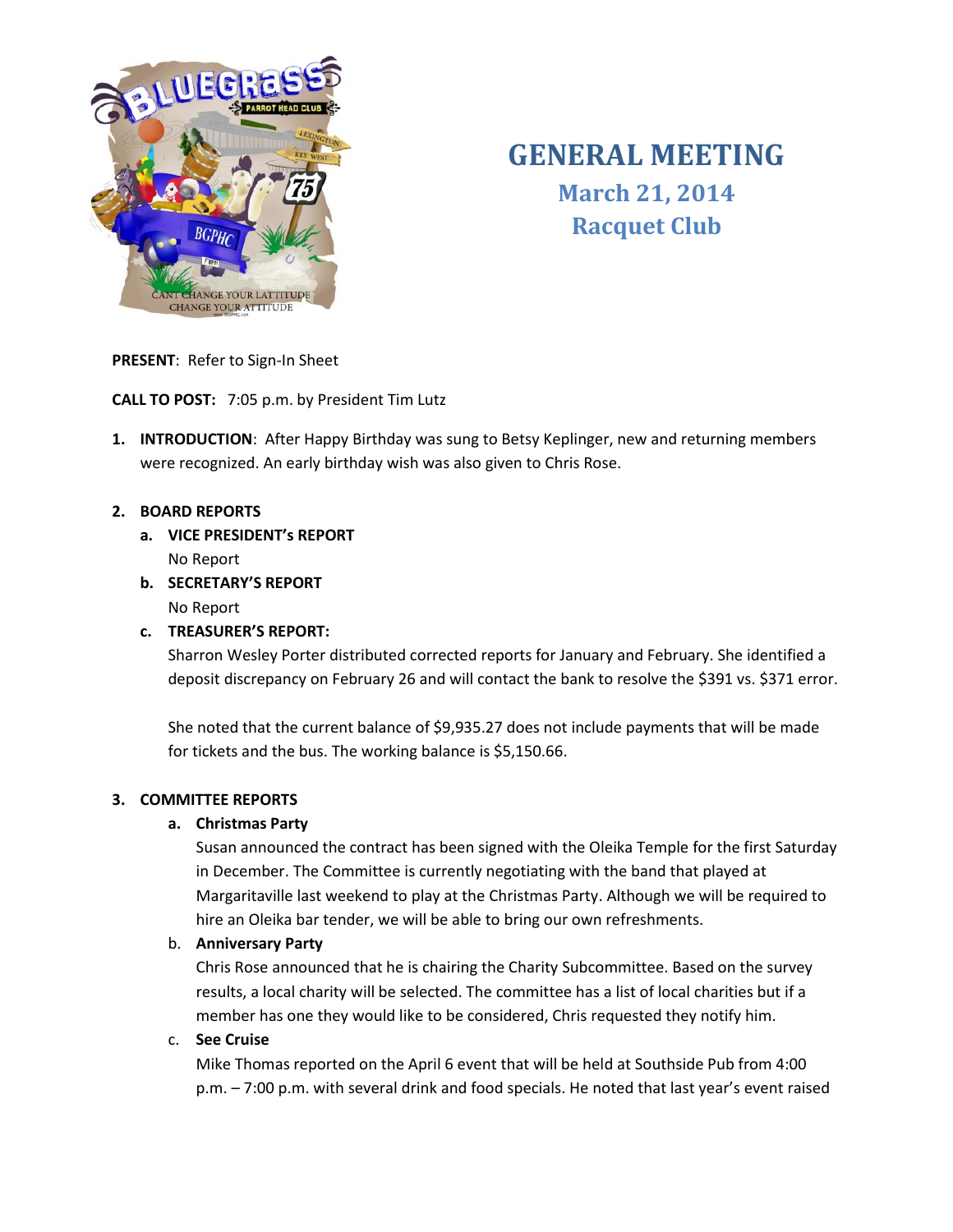approximately \$10,000 for the Bluegrass Council of the Blind. With only a \$62,000 budget, this allowed them to hire a psychologist who started a mentoring program. Forms, flyers and letters are available for members to solicit donations. Sharron Wesley Porter noted she used the letter at several businesses today and was able to obtain several items for the silent auction. In addition to securing donations for the silent auction, volunteers will be needed the day of the event to man the door and silent auction.

## **4. OLD BUSINESS**

## **a. T-shirts and Logo**

Based on the vote when members signed in, the new logo was selected. Shirt orders will be taken tonight to include size and color with payment of \$25.00. The eight colors available are light blue, dark blue, lime green, ash/gray, red, orange, white and yellow. The price of the t-shirts will take into account a white background added for non-light blue and white shirts. Several options are available for the small front image (fin, margarita glass, parrot with margarita, and horse head). When order is placed, let Sharron know which image you would like. The image that the majority of the members select will be the one used.

#### **b. St. Patrick's Day Parade**

Tim Lutz thanked all the members that participated in the parade last Saturday.

## **c. Maragaritaville Trip**

Tim noted the trip to Margaritaville was a huge success with a strong showing of Bluegrass Parrotheads.

#### **d. Calendar**

| April 6 | See Cruise |
|---------|------------|
|         |            |

- April 13 Keeneland Race Track Members will be meeting at 1:00 at the Sports Bar on the second level.
- April 24 Panama City Rendez-Vous

#### **e. By-Laws**

Tim Lutz noted that the Board and Dave Comstock reviewed the By-Laws and found some contradicting terms resulting in the Board's nullification of the proposed changes. A By-Laws Committee will be formed to look into current By-Laws and possible revisions. Dave Comstock will chair the committee.

#### **5. MARCH CHARITY**

The March Charity will focus on donations of time to work at the Habitat Restore next Saturday, March 29. Three time slots have been developed; 10-12, 12-2, and 2-4. A sign-up sheet is available. Volunteers will be able to wear Hawaiian shirts but must wear close-toed shoes.

#### **6. APRIL HAPPY HOUR**

The April Happy Hour will be at Bru Berger's in Beaumont.